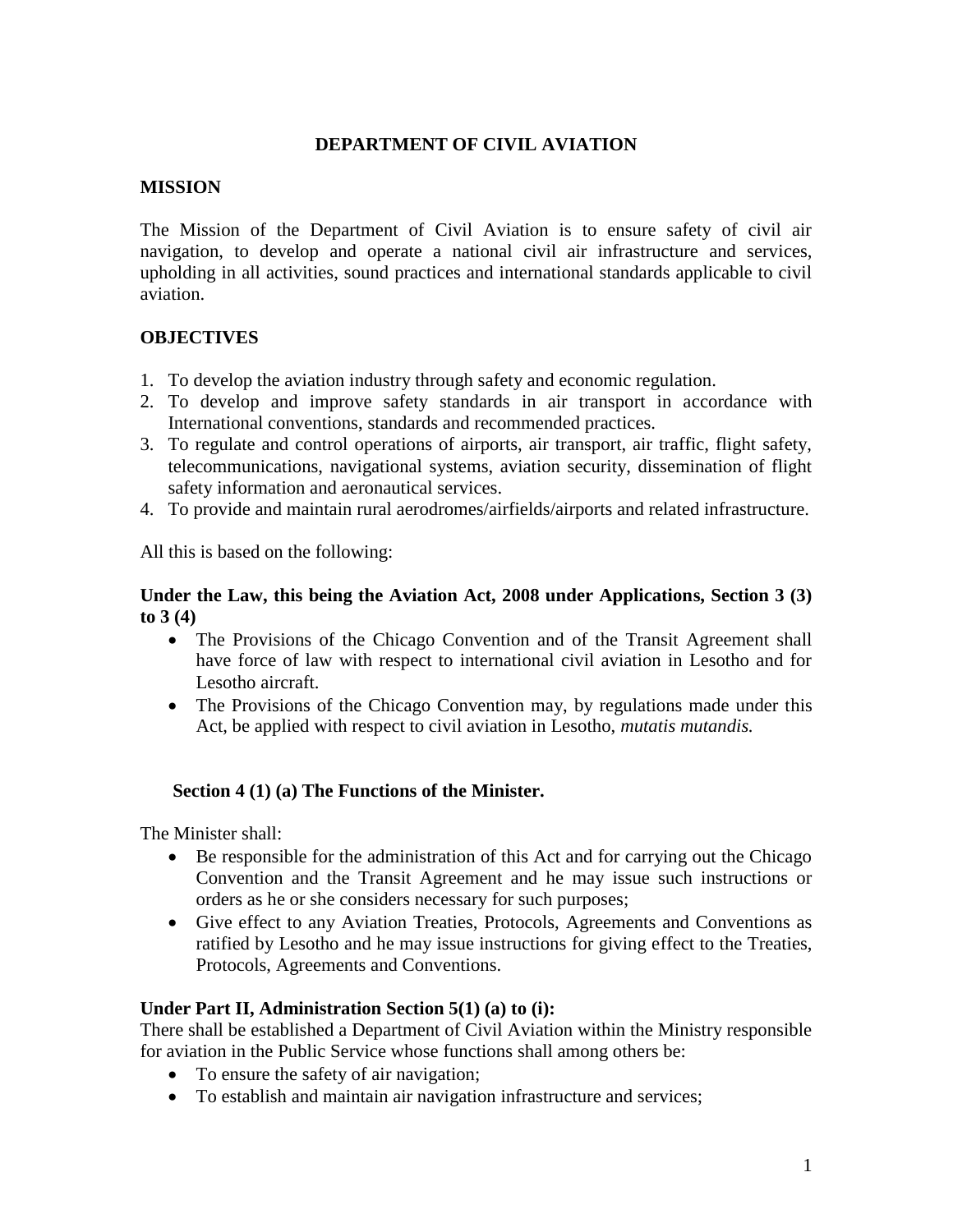- To establish, develop and maintain aerodromes;
- To promote and encourage the orderly and economic development of civil aviation;
- To promote the national transport policy as regards civil aviation;
- To carry out research and surveys into any aspect of civil aviation;
- To issue directives or instructions necessary for the safety of air navigation;
- To advise the Minister on all matters affecting civil aviation;

To engage in other matters as it considers desirable in the interest of civil aviation in Lesotho.

### **The Department of Civil Aviation comprises of the following sections and entities:**

- *Flight Operations Inspectorate*
- *Airworthiness and Engineering Inspectorate*
- *Air Traffic Services*
- *Aeronautical Information Services*
- *Air Transport: a) Economic Regulation and Statistics b) Aviation Law division*
- *Telecommunications*
- *Aviation Security*
- *Aerodromes Engineering\**
- *Fire and Rescue Services*
- *Moshoeshoe I International Airport\*\**
- *Human Resources*
- *Information Technology*

#### **Sections' Responsibilities**

The role of the **Flight Operations Inspectorate** is the certification of air operations through initial assessments and continued oversight of operators' activities and standards for training flight personnel. It is also responsible for the examination and licensing of flight personnel, enforcement of regulations and making recommendations with respect to the foregoing to the Director of Civil Aviation.

The **Airworthiness and Engineering Inspectorate** on the other hand, while working closely with the Flight Operations Section, is responsible for ensuring mechanical soundness and safety of aircraft, examination and licensing of engineering personnel and engineering organisations. It is also responsible for the enforcement of regulations.

**Air Traffic Services** is responsible for providing air traffic control and flight information services to all aircraft operating within the Maseru controlled and adjacent airspace so as to ensure safe operation of aircraft in flight; and the provision of an alerting service to aircraft in need of search and rescue or aircraft in imminent danger.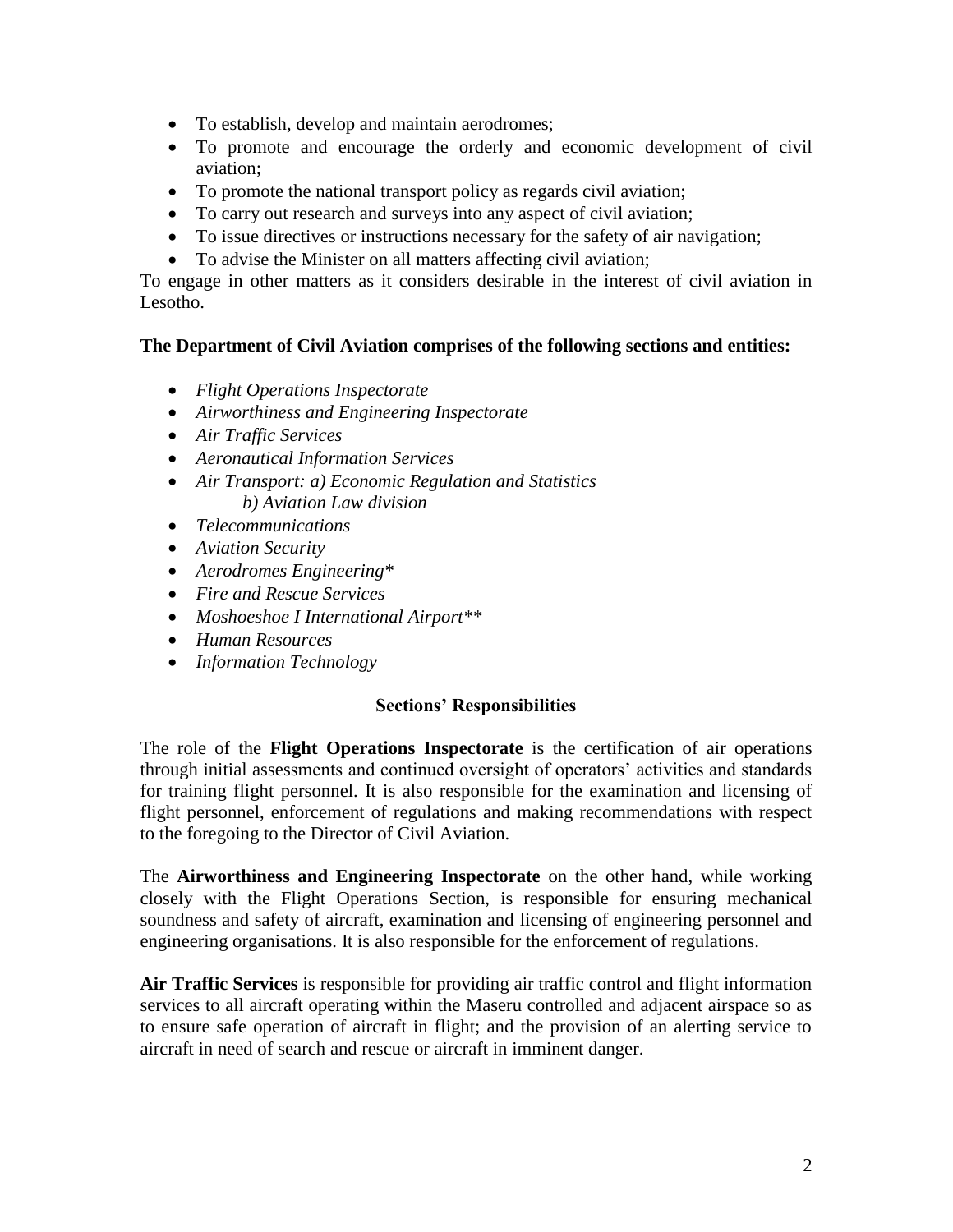**Aeronautical Information Services** is responsible for ensuring the effective and smooth flow of information necessary for safety, regularity and efficiency of air navigation. This it effects via a global electronic network

**Air Transport Section** is responsible for the enforcement of economic regulation. It processes air service permits, prepares traffic and passenger statistics used for forecasting amongst others. It evaluates application for the operation of air services. It prepares points for discussion in bilateral negotiations, and generally looks after facilitation issues. The legal half of the section is responsible for advice pertaining to aviation laws in the day to day operations and interactions of the department with the industry and bilateral partners.

**The Telecommunications section** based at Moshoeshoe I International Airport is responsible for the provision of reliable and effective navigational aids and communications facilities at national level in order to contribute to the maintenance of high standards of safety and security in air navigation. It also ensures the continuous operation of the navigational aids and facilities in support of other providers of services in navigation.

**The Aviation Security section** is responsible for the security of passengers, airport personnel, aircraft and facilities for use in civil aviation against acts of unlawful interference e.g. hijackings, sabotage, violence against people on board aircraft etc. Security of national installations such as airports etc. however, is the responsibility of the State, a situation not currently obtaining inspite of concerted efforts to engage the national law enforcement and security forces.

**Aerodromes Engineering** is responsible for the design and maintenance of all airport infrastructure. Enforcement of regulations pertaining to licensing and or certification of airports, aerodromes and facilities for use in civil aviation. Section currently, since 1996, is unmanned.

**Fire and Rescue Services** is currently provided only at Moshoeshoe I International Airport. This service is responsible for the saving of lives and property in the unlikely event of an aircraft accident at the airport or its environs.

#### **Moshoeshoe I International Airport (MIA)**

This facility provides airlines, importers, exporters, concessionaires, government agencies and other related enterprises with the infrastructure and environment that is necessary for ensuring that such businesses and activities are conducted according to internationally recognized standards.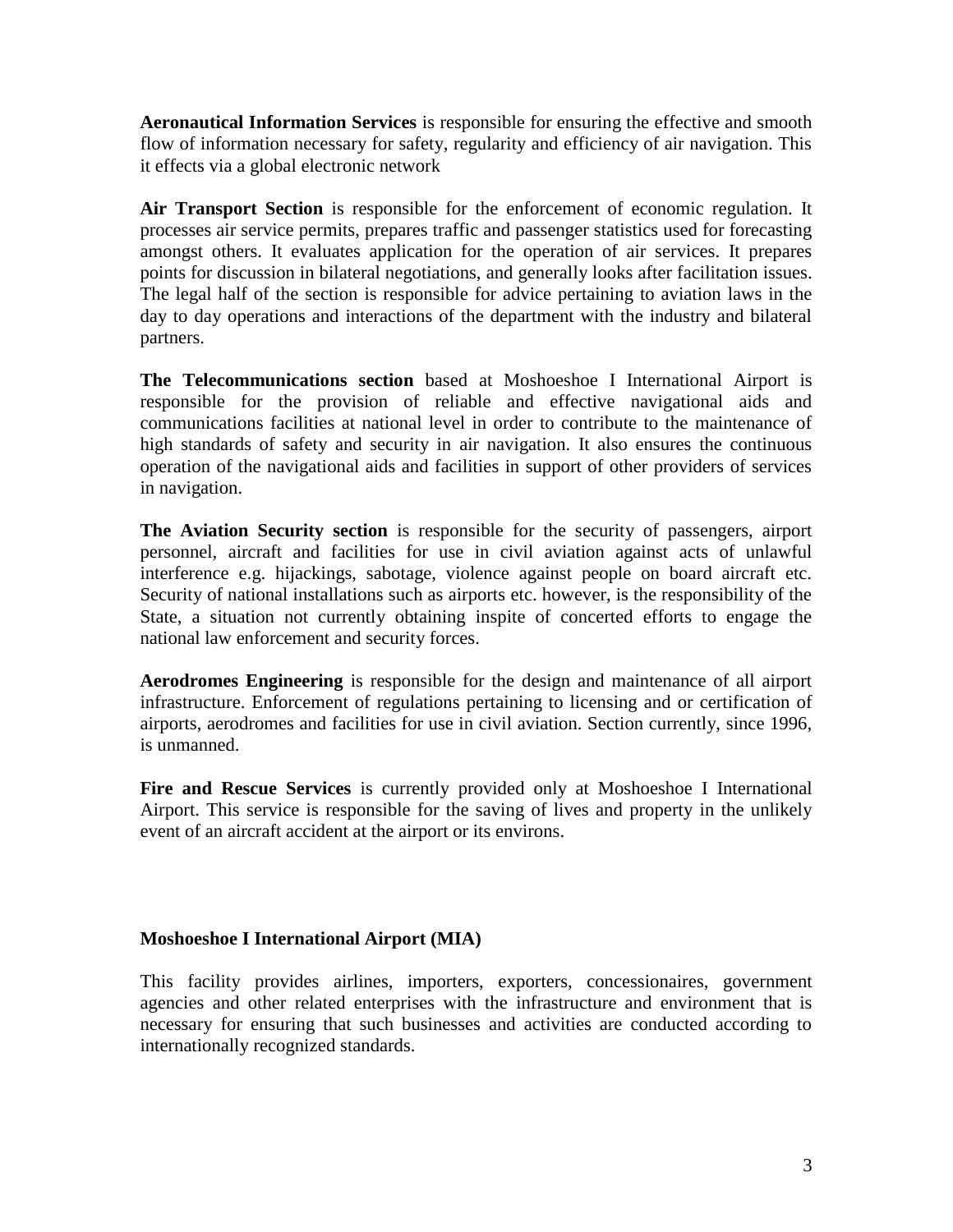*Human Resources* **should** be responsible for assessing, identifying and effecting recruitment needs of the department and facilitating the required training.

*Information Technology* is responsible for the general up-keep of the department's computer network and provides necessary liaison and coordination with suppliers and maintenance organisations for the optimum availability of the network. This section is also currently responsible for the development of the department's website, where all the necessary aeronautical, legal, aeromedical and other aviation related information will be posted. The target is the international aviation community, and of course for domestic consumption.

# **MASTERPLAN**

There is no homegrown master plan for various reasons. Chief of these being the severe underdevelopment of the civil aviation regulatory environment and nonexistent air services industry in the country.Mainly the non-existence in Lesotho, of industries that would naturally support aviation, for both domestic and international markets are just some of the economic factors leading to non existence of a sustainable and coherent aviation sector. However, at the international level, there is what is called the Africa Indian Ocean Plan (AFI PLAN). This has been devised by the International Civil Aviation Organisation (ICAO), a specialized agency of the United Nations (UN) as a result of countries like Lesotho being unable to fund strong civil aviation authorities, thus leading to a high incidence of aircraft accidents due to malfunctioning equipment and inadequate infrastructure and absence of required services. If we commit to this Plan, one can say confidently that with respect to the Vision 20/20, Lesotho should be well positioned to attract some aviation investment. We are unlikely to make big capital plans presently given the lack of capacity and finances to manage sustainably any developments.

# **MAINTENANCE PLANS**

The Department of Civil Aviation is responsible for the maintenance of rural airfields. In order to carry this out, the erstwhile Department of Rural Roads now incorporated into the roads Directorate was charged with carrying out inspections of these airfields, draw budgets and employ labour to carry out repairs. This is ongoing.

# **STAKEHOLDERS**

- Airlines
- General Aviation
- Airports/Airfields
- Air Navigation Service Providers
- Air Traffic Services Providers
- Ground Services Providers